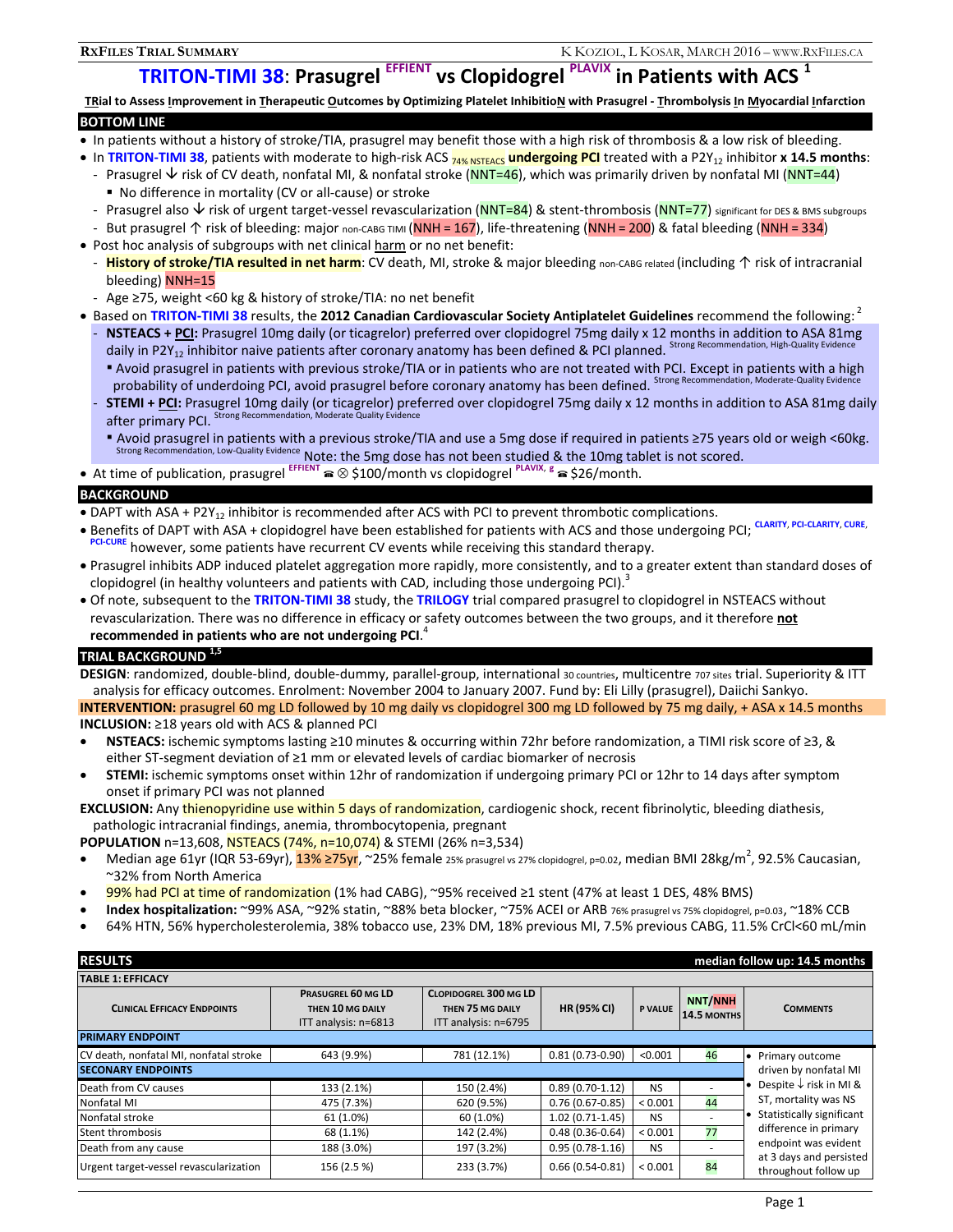|                                                 | <b>RESULTS continued</b><br>median follow up: 14.5 months                                                |                                                          |                                                                         |                                 |                       |                               |                                                                          |  |
|-------------------------------------------------|----------------------------------------------------------------------------------------------------------|----------------------------------------------------------|-------------------------------------------------------------------------|---------------------------------|-----------------------|-------------------------------|--------------------------------------------------------------------------|--|
| <b>TABLE 2: SAFETY &amp; NET CLINIC BENEFIT</b> |                                                                                                          |                                                          |                                                                         |                                 |                       |                               |                                                                          |  |
|                                                 | <b>SAFETY ENDPOINTS</b>                                                                                  | PRASUGREL 60 MG<br>FOLLOWED BY 10 MG DAILY<br>$n = 6741$ | <b>CLOPIDOGREL 300 MG</b><br><b>FOLLOWED BY 75 MG DAILY</b><br>$n=6716$ | HR (95% CI)                     | <b>P VALUE</b>        | <b>NNT/NNH</b><br>14.5 MONTHS | <b>COMMENTS</b>                                                          |  |
|                                                 | <b>SAFETY ENDPOINTS (TIMI Bleeding Criteria)</b>                                                         |                                                          |                                                                         |                                 |                       |                               | • Safety endpoints                                                       |  |
|                                                 | Non-CABG related major bleed<br>(primary safety endpoint)                                                | 146 (2.4%)                                               | 111 (1.8%)                                                              | $1.32(1.03-1.68)$               | 0.03                  | 167                           | included patients who<br>received ≥1 doses of                            |  |
|                                                 | CABG-related major bleed                                                                                 | 24 (13.4%)                                               | 6(3.2%)                                                                 | $OR = 4.73$<br>$(1.90 - 11.82)$ | < 0.001               | 10                            | the study drug<br>• Discontinuation of                                   |  |
|                                                 | Bleeding requiring transfusion                                                                           | 244 (4.0%)                                               | 182 (3.0%)                                                              | $1.31(1.11-1.63)$               | < 0.001               | 100                           | study drug due to                                                        |  |
| Life threatening bleed                          |                                                                                                          | 85 (1.4%)                                                | 56 (0.9%)                                                               | $1.52(1.08-2.13)$               | 0.01                  | 200                           | adverse events not                                                       |  |
| <b>Fatal bleed</b>                              |                                                                                                          | 21 (0.4%)                                                | $5(0.1\%)$                                                              | $4.19(1.58-11.11)$              | 0.002                 | 334                           | related to bleeding was                                                  |  |
|                                                 | Intracranial bleed                                                                                       | 19 (0.3%)                                                | 17 (0.3%)                                                               | $1.12(0.58-2.15)$               | <b>NS</b>             |                               | <b>NS</b>                                                                |  |
|                                                 | Discontinuation due to bleeding                                                                          | 2.5%                                                     | 1.4%                                                                    |                                 | < 0.001               | 91                            |                                                                          |  |
|                                                 | <b>SUBGROUP ANALYSES: NET CLINIC BENEFIT</b>                                                             |                                                          |                                                                         |                                 |                       |                               | <b>Net Clinical Benefit</b>                                              |  |
|                                                 | Primary Endpoint: CV death,<br>nonfatal MI, nonfatal stroke                                              | 47/262 (19.1%)                                           | 35/256 (14.4%)                                                          | $1.37(0.89 - 2.13)$             | <b>NS</b><br>$p=0.02$ |                               | p-values for interaction:<br>• history of stroke/TIA vs<br>no history of |  |
| of Stroke                                       | Non-CABG related TIMI major<br>bleeding                                                                  | 14/257 (5%)                                              | 6/252(2.9%)                                                             | 2.46 (0.94-6.42)                | <b>NS</b><br>$p=0.06$ |                               | stroke/TIA<br>● ≥75yrs, <60kg, history                                   |  |
| <b>History</b>                                  | Death from any cause, nonfatal MI,<br>nonfatal stroke, or non-CABG-<br>related nonfatal TIMI major bleed | 57/262 (23%)                                             | 39/256 (16%)                                                            | 1.54 (1.02-2.32)                | 0.04<br>$p=0.006$     | 15                            | of stroke/TIA vs<br><75yrs, ≥60kg, no<br>history of stroke/TIA           |  |
| Stroke/TIA                                      | Primary Endpoint: CV death,<br>nonfatal MI, nonfatal stroke                                              | 198/1320 (16.1%)                                         | 199/1347 (16%)                                                          | 1.02 (0.84-1.24)                | <b>NS</b><br>p=0.008  |                               |                                                                          |  |
| <60kg, Hx                                       | Non-CABG related TIMI major<br>bleeding                                                                  | 52/1305 (4.3%)                                           | 38/1328 (3.3%)                                                          | 1.42 (0.93-2.15)                | <b>NS</b>             |                               |                                                                          |  |
| 275yrs,                                         | Death from any cause, nonfatal MI,<br>nonfatal stroke, or non-CABG-<br>related nonfatal TIMI major bleed | 249/1320 (20.2%)                                         | 239/1347 (19%)                                                          | $1.07(0.9-1.28)$                | <b>NS</b><br>p=0.006  |                               |                                                                          |  |

## **STRENGTHS, LIMITATIONS, & UNCERTAINTIES**

| <b>STRENGTHS:</b>      | First major study comparing prasugrel to clopidogrel in patients representative of the full spectrum of ACS<br>٠<br>undergoing PCI.                                                                                                                                                                                                                                                                                                                                                                                                                                                                                                                             |
|------------------------|-----------------------------------------------------------------------------------------------------------------------------------------------------------------------------------------------------------------------------------------------------------------------------------------------------------------------------------------------------------------------------------------------------------------------------------------------------------------------------------------------------------------------------------------------------------------------------------------------------------------------------------------------------------------|
|                        | Important clinical endpoints (e.g. cardiovascular death, MI, bleeding) with blinded adjucation of outcomes.<br>٠                                                                                                                                                                                                                                                                                                                                                                                                                                                                                                                                                |
|                        | Study population size met requirements for 90% power.                                                                                                                                                                                                                                                                                                                                                                                                                                                                                                                                                                                                           |
|                        | Only 0.1 % of patients lost to follow up<br>٠                                                                                                                                                                                                                                                                                                                                                                                                                                                                                                                                                                                                                   |
| <b>LIMITATIONS:</b>    | Primary endpoint a composite with only one component (MI) driving the results.<br>٠                                                                                                                                                                                                                                                                                                                                                                                                                                                                                                                                                                             |
|                        | Baseline use of PPI was not stated.<br>٠                                                                                                                                                                                                                                                                                                                                                                                                                                                                                                                                                                                                                        |
| <b>UNCERTAINITIES:</b> | Higher rate of colonic cancer identified in prasugrel group but cannot rule out either causative effect or chance.<br>$\bullet$<br>DAPT study identified more cancer related deaths in patients with extended thienopyridine therapy than<br>standard, which may have been influenced by a higher number of patients with known cancer before enrollment<br>in the intervention group. <sup>6</sup><br>The loading dose for clopidogrel was 300mg, versus 600mg.<br>٠<br>Stent thrombosis, as defined by the Academic Research Consortium, was reported as definite/probable (unclear<br>٠<br>what % was definite).<br>Unclear if allocation was concealed<br>٠ |

### **RxFILES RELATED LINKS**

- Duration of DAPT & Triple Therapy RxFiles Chart
- **DAPT** RxFiles Trial Summary: http://www.rxfiles.ca/rxfiles/uploads/documents/DAPT-Trial-12vs30months.pdf
- **PCI-CLARITY** RxFiles Trial Summary: http://www.rxfiles.ca/rxfiles/uploads/documents/PCI-CLARITY%20Trial%20Summary.pdf
- **PCI-CURE** RxFiles Trial Summary: http://www.rxfiles.ca/rxfiles/uploads/documents/PCI-CURE%20Trial%20Summary.pdf
- **PLATO** RxFiles Trial Summary: http://www.rxfiles.ca/rxfiles/uploads/documents/PLATO%20Trial%20Summary.pdf

=not covered by NIHB =Exceptional Drug Status in SK **ACEI**=angiotensin converting enzyme inhibitor **ACS**=acute coronary syndrome **ADP**=adenosine diphosphate **ARB**=angiotensin II receptor blocker **ASA**=acetylsalicylic acid **BMI**=body mass index **BMS**=bare metal stent **CABG**=coronary artery bypass grafting **CAD**=coronary artery disease **CCB**=calcium channel blocker **CI**=confidence interval **CrCl**=creatinine clearance **CV**=cardiovascular **DAPT**=dual antiplatelet therapy **DES**=drug-eluting stent **DM**=diabetes mellitus **HR**=hazard ratio **hr**=hour **HTN**=hypertension **ITT**=intention to treat **LD**=loading dose **MI**=myocardial infarction **NNT**=number needed to treat **NNH**=number needed to harm **NS**=non-statistically significant **NSTEACS**=non-ST-elevation ACS **OR**=odds ratio **PCI**=percutaneous coronary intervention **PPI**=proton pump inhibitor **ST**=stent thrombosis **STEMI**=ST-elevated myocardial infarction **TIA**=transient ischemic attack **TIMI**=thrombolysis in MI **yr**=year